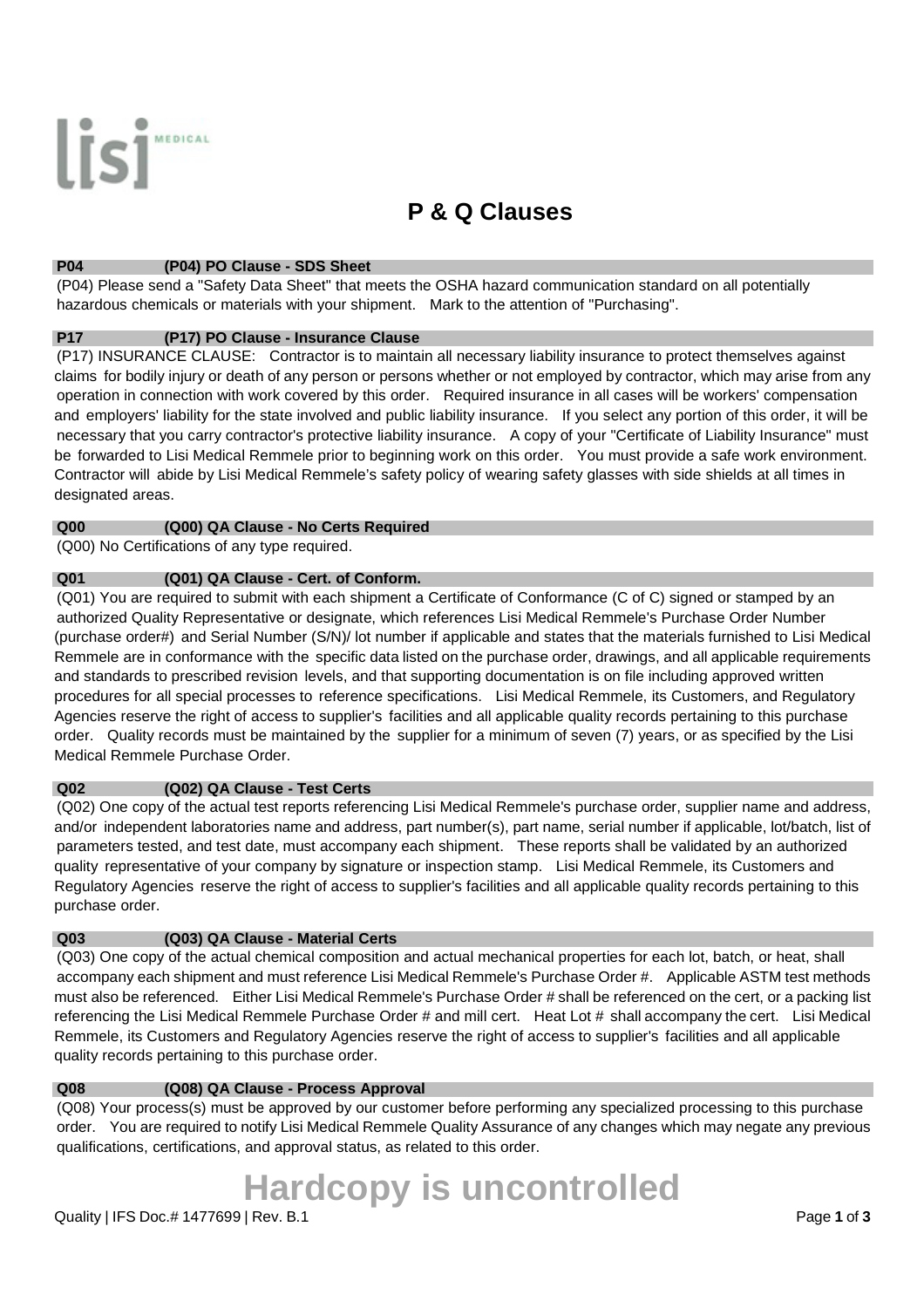# **Q10 (Q10) QA Clause - Control Changes**

 (Q10) The supplier is responsible for controlling changes to articles manufactured or processed to drawings or specifications. The supplier shall notify Lisi Medical Remmele of any proposed changes to approved designs, processes, fabrication methods, or nonconforming material, and to obtain Lisi Medical Remmele's approval prior to change incorporation and material delivery.

# **Q11 (Q11) QA Clause - Critical Parts**

 (Q11) Articles covered by this order have been identified as critical. You are required to assure that affected employees are aware of the critical nature of these articles and that appropriate steps are taken to safe-guard product quality.

## **Q12 (Q12) QA Clause - Packaging**

 (Q12) Supplier shall provide all necessary care in packaging to insure Lisi Medical Remmele parts or materials are not damaged. Stacking of plates, bars, sheets, coils, castings, or parts, shall not cause warping, distortion, nicks, dents, gouges, scratches or other damage. Inadequate use of pallets, cardboard, bags, boxes, containers, bubble wrap, Styrofoam chips, foam, paper media, etc., meant to protect parts or material delivered to Lisi Medical Remmele or to another destination on Lisi Medical Remmele's behalf, shall not be the cause of material or part damage, or contamination.

#### **Q22 (Q22) QA Clause - ISO Requirement**

 (Q22) Supplier is responsible for maintaining a documented quality system patterned after or in compliance with ISO 13485, or 9001, or 17025, as applicable to the work scope stated in this order. Procedures, plans, and records will be made available for review by request of authorized Lisi Medical Remmele Supply Chain representatives.

#### **Q23 (Q23) QA Clause - Calibration**

 (Q23) This/these instrument(s) must be calibrated using standards traceable to NIST per the guidelines specified in ANSI/NCSL Z540.3 and ISO/IEC 17025. Only those line items with (Q23) are to be calibrated to this standard. Other specifications/standards may also impose specific calibration requirements.

# **Q24 (Q24) QA Clause – Drawing /Specs**

 (Q24) A drawing/specification package must accompany parts when shipped to the supplier. This same drawing/specification package must be returned by the supplier with the parts. Note: These documents are controlled. Copying or otherwise altering these documents is prohibited unless prior authorization has been given by Lisi Medical Remmele.

#### **Q29 (Q29) QA Clause-Nonconforming Parts**

 (Q29) Supplier must establish controls to assure that nonconforming materials are identified, segregated, dispositioned, and controlled to prevent inadvertent use. Supplier must document and notify Lisi Medical Remmele of any nonconforming product identified in manufacture. Contact responsible Buyer for further instructions.

### **Q32 (Q32) QA Clause - 100% Inspection**

 (Q32) Supplier is required to perform 100% Inspection on all parts supplied on this purchase order. Actual readings for all dimensions must be recorded and submitted with the associated parts on this order. In addition, inspection records must be retained for a minimum of seven (7) years, or as specified by the Lisi Medical Remmele Purchase Order.

# **Q35 (Q35) QA Clause - Sampling Plan Req**

 (Q35) INSPECTION SAMPLING PLAN - Sampling procedures employed by the supplier must be in compliance with ANSI/ASQZ1.9 (current revision), and ANSI /ASQ Z1.4 (current revision).

# **Q40 (Q40) Mat'l Cert Stored at Supplier**

 (Q40) One copy of the actual chemical composition and actual mechanical properties for each lot, batch, or heat, shall be maintained at the Supplier for each shipment and must reference Lisi Medical Remmele's Purchase Order #. Either Lisi Medical Remmele's Purchase Order # shall be referenced on the cert, or a packing list referencing the Lisi Medical Remmele Purchase Order # and mill cert Heat Lot # shall be filed with the cert. Supplier shall be able to retrieve the material cert and provide Lisi Medical Remmele a copy (paper or electronic) within 24 hours of request. Lisi Medical Remmele, its Customers, and Regulatory Agencies reserve the right of access to supplier's facilities and all applicable quality records pertaining to this purchase order.

# **Hardcopy is uncontrolled**